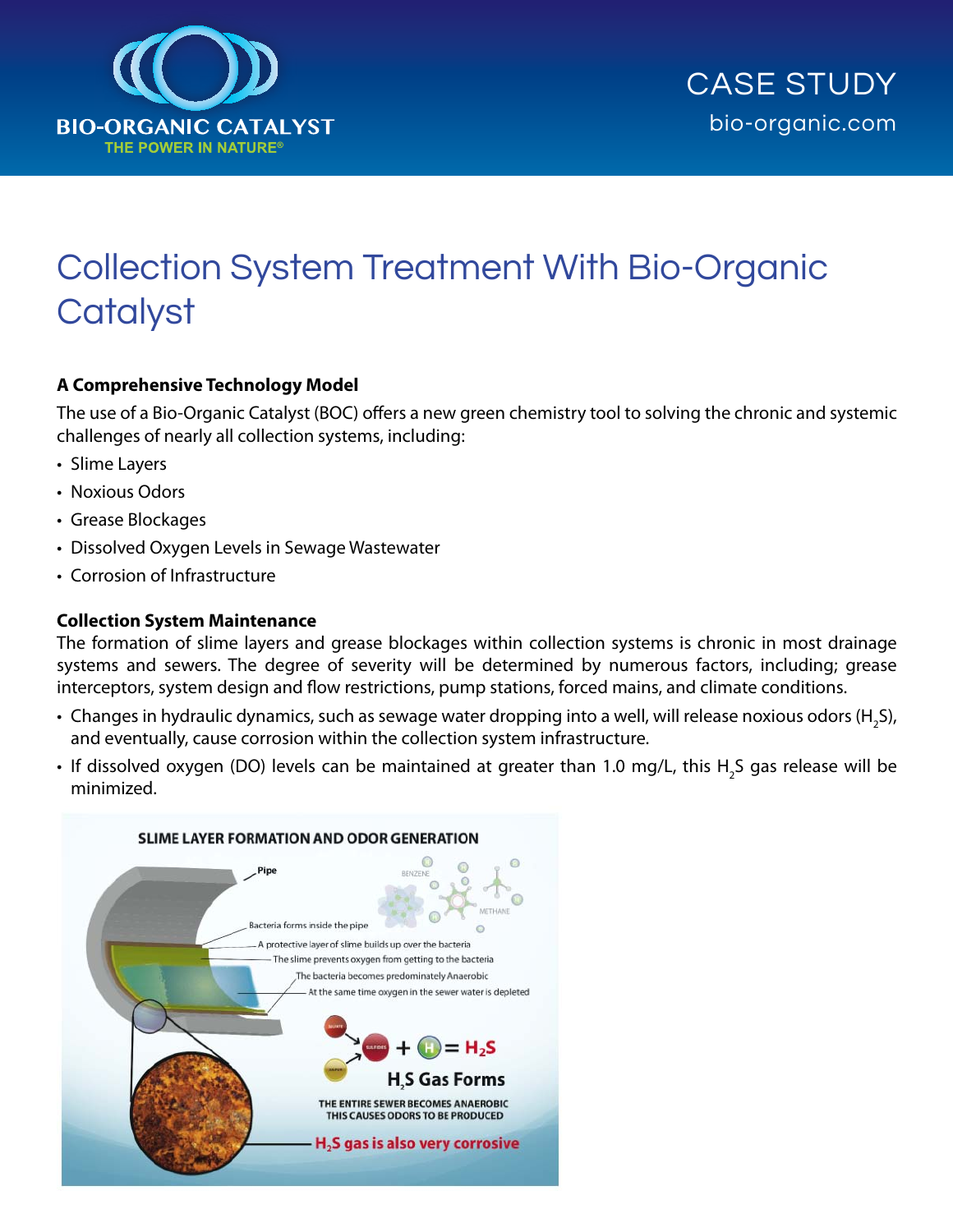# **Traditional Treatment Agents VS. BOC**

- Traditional chemical agents offer good performance in odor control, but have shown to contribute to slime layer formation, requiring increasing dosage rates over time. They do not address grease blockages.
- Bacterial/enzyme type formulations can offer some benefits to grease blockages under very restrictive limitations, but are expensive and very limited for use in higher flow systems. They do not address slime layer degradation.
- BOC will clean the collection system lines of slime layers and grease blockages, raise dissolved oxygen within the wastewater, and offer superior odor control. Clients also report significant savings over alternative chemical agents.

# **Green Chemistry - Bio-Organic Catalyst**

- The BOC green bio-catalytic chemistry is a hybrid composition of bio-surface modifying agents combined with a fermentation intermediate that has exceptionally high enzymatic characteristics.
- This proprietary composition rapidly degrades the molecular structure of slime layers, fats, oils, and greases (FOGs) through a bio-catalytic degradation of their molecular structure.
- • Simultaneously, BOC raises the dissolved oxygen content of the sewage wastewater through the formation of fine oxygen-rich micro-bubbles which allow greater biological oxidation potential in the wastewater.

# **Air/Water Surface Synamics in Odor Control and Slime Layer Degradation**

- Spraying BOC directly onto the wastewater surface creates a highly enriched layer of dissolved oxygen that oxidizes noxious gases that are released out of solution. This exceptional bio-filter will immediately reduce noxious odors to minimum levels.
- This highly oxygenated zone of BOC acts as a scrubbing mechanism on the slime layers within the inside of the collection pipes. The constant agitation of the moving wastewater surface activates the degradation the slime layers.
- This same scrubbing and degradation action also breaks down floating grease (Solubilization) which accumulates within the pipes or siphon boxes. The movement and turbulence of the wastewater will help rapidly break down grease blockages.

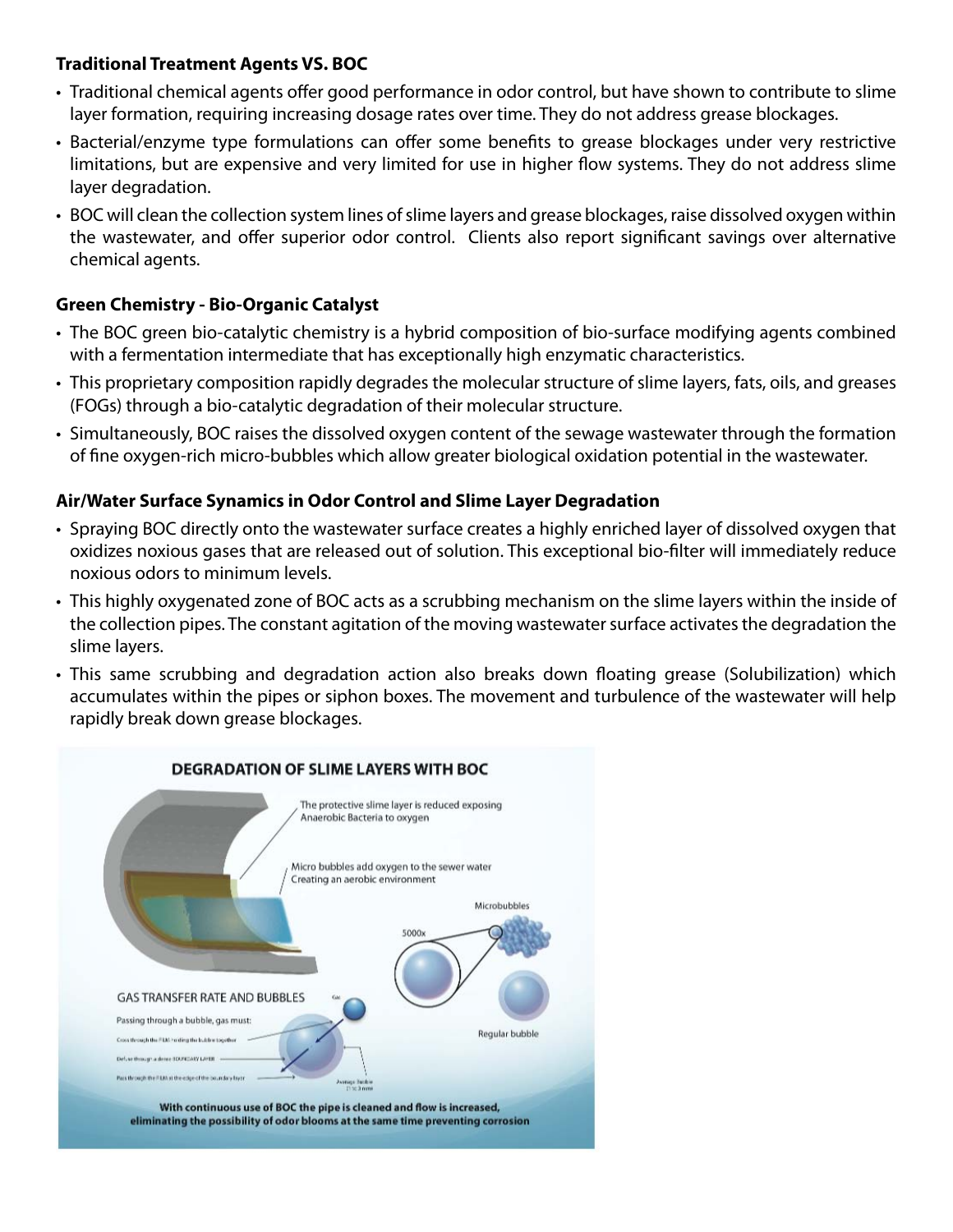

# **EXAMPLE OF H<sub>2</sub>S REDUCTION IN SEWERS**



San Francisco - Pump Station

(5 Miles from BOC injection point)

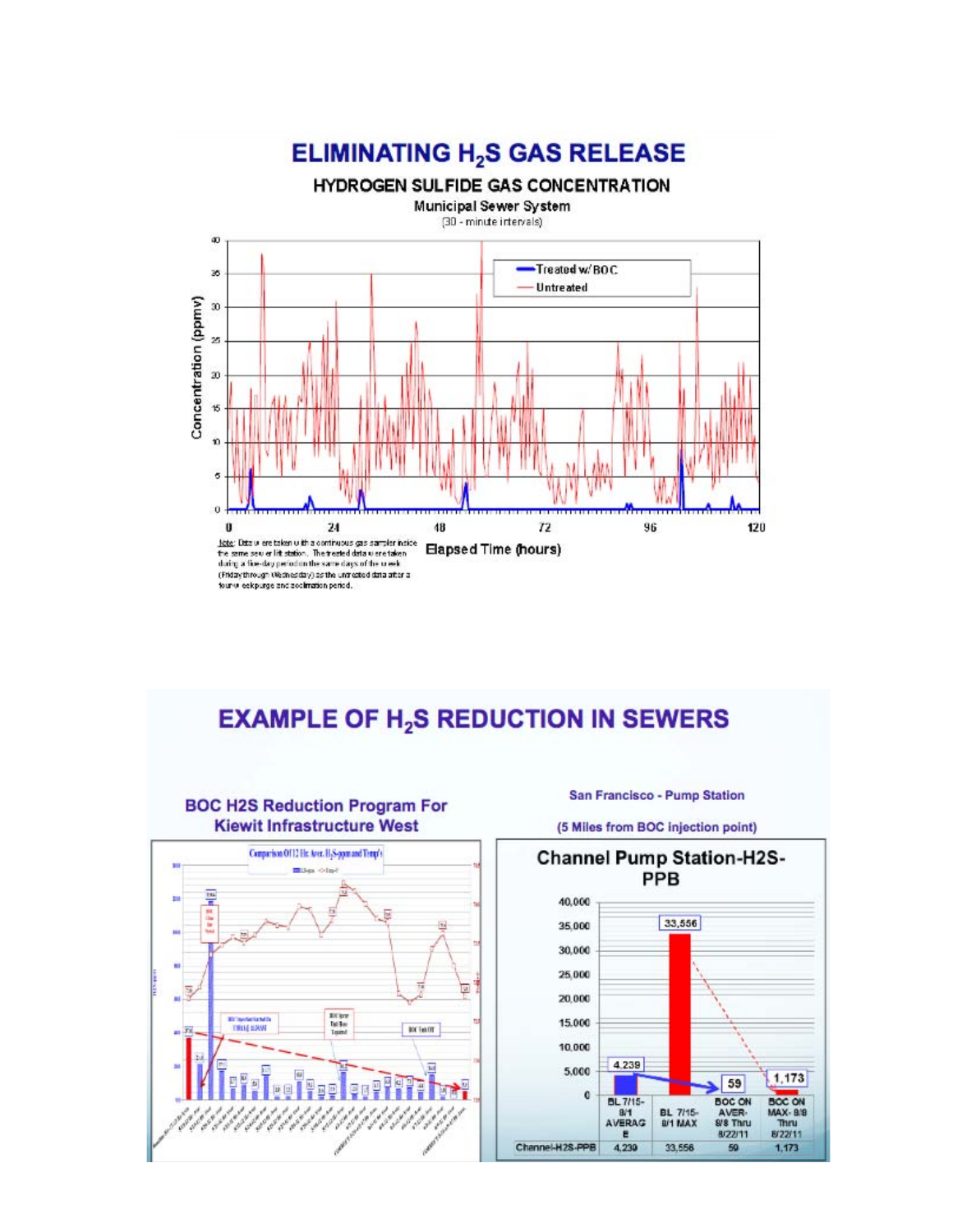# **Portable Dispensing System For Sewer**



1,000 Liter ESP Solution Tote Bin General Spray Nozzle Concept



# **Battery Powered Manhole Units**

5-gal. Bucket Holder Installed On Manhole Rungs

BOC Battery Operated Manhole Dispenser